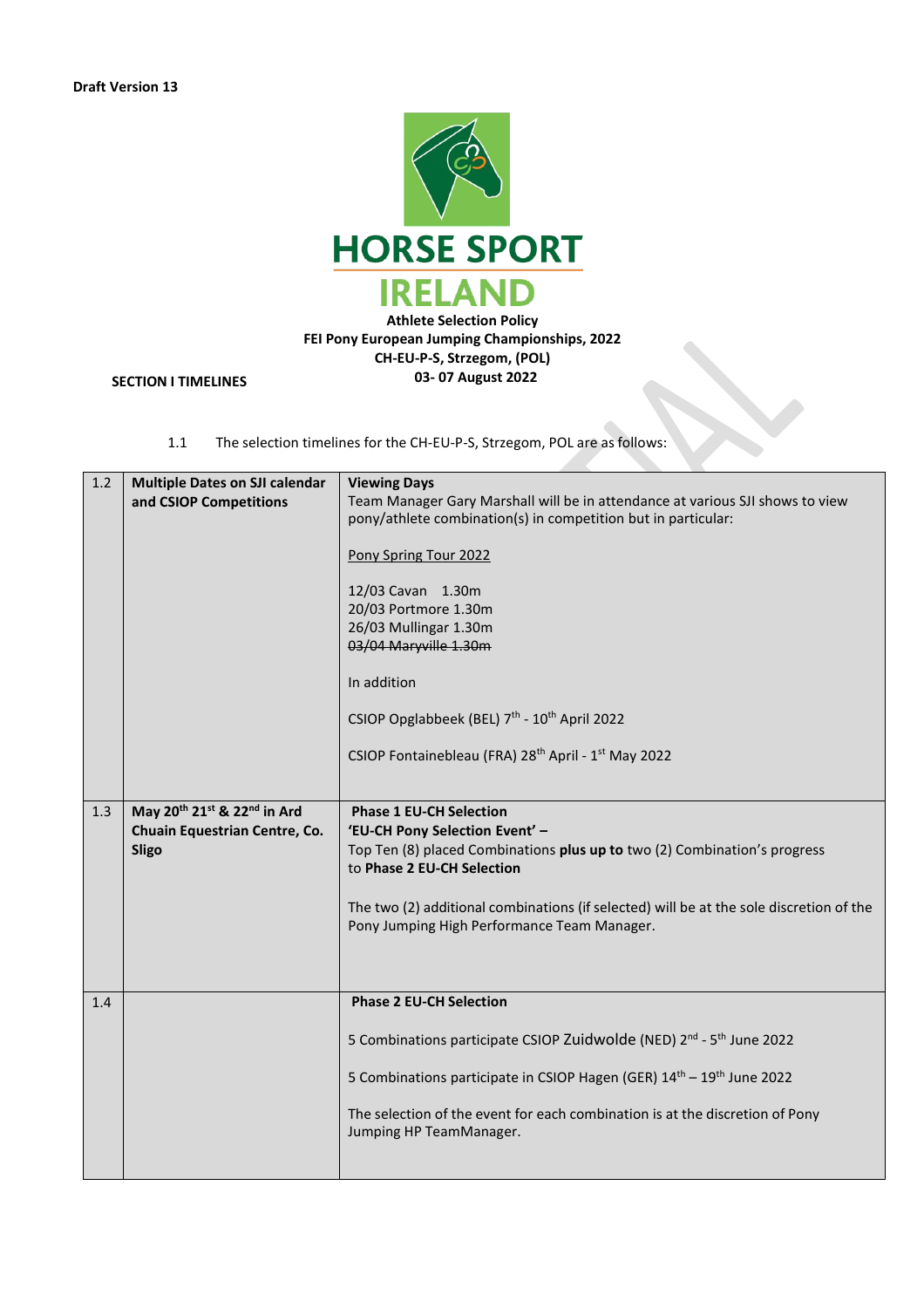| 1.5 | <b>Approximately 4 weeks before</b><br><b>CH-EU</b><br>Schedule yet to<br>be published | <b>FEI Nominated Entries</b><br>Horse Sport Ireland formally submits the nominated entries. European Squad<br>Shortlist (10 combinations) to the FEI, pursuant to Article 22 of the FEI Jumping Rules.<br>Please note Nominated<br>Entries are ranked alphabetically.                                                                                                           |
|-----|----------------------------------------------------------------------------------------|---------------------------------------------------------------------------------------------------------------------------------------------------------------------------------------------------------------------------------------------------------------------------------------------------------------------------------------------------------------------------------|
| 1.6 | 28 <sup>th</sup> June 2022                                                             | <b>Phase 3 EU-CH Selection</b><br>Five (5) championship squad places shall be allocated by the Pony Jumping High<br>Performance Team Manager in his sole and absolute discretion to achieve the best<br>possible result at the CH-EU-P-S, Strzegom, POL. In addition to the (5) squad athletes<br>as detailed above, (2) combinations will be named as non-travelling reserves. |
| 1.7 | 2022                                                                                   | Official Squad Training - National Sports Campus, Abbotstown.                                                                                                                                                                                                                                                                                                                   |
|     | Date TBC                                                                               | Horse Sport Ireland submits the Definite Entries to the FEI;                                                                                                                                                                                                                                                                                                                    |

# **SECTION II ELIGIBILITY FOR SELECTION**

- 2.1 All athletes and horses wishing to compete at the CH-EU-P-S, Strzegom, POL must be mindful of the following eligibility requirements:
	- 2.1.1 An Athlete may compete as a Pony Rider from the beginning of the calendar year in which he reaches the age of 12 until the end of the year in which he reaches the age of 16.
	- 2.1.2 All Pony athletes must be registered as IRL athletes for 2022, notwithstanding Art. 119.3.1 of the FEI General Regulations, 2022 which states that a 'A minor athlete who is a citizen of more than one country can choose each calendar year in which he wishes to represent'.
	- 2.1.3 Athletes must be jumping competently at a height comparable to what is expected at CH-EU-P-S level.
	- 2.1.4 Pony Owners must ensure that their Pony holds a Lifetime Certificate or is within the FEI Pony Measuring Transition System or alternatively has the benefit of the FEI Pony Measuring Derogation for 2022.To check status, please confer with the FEI Database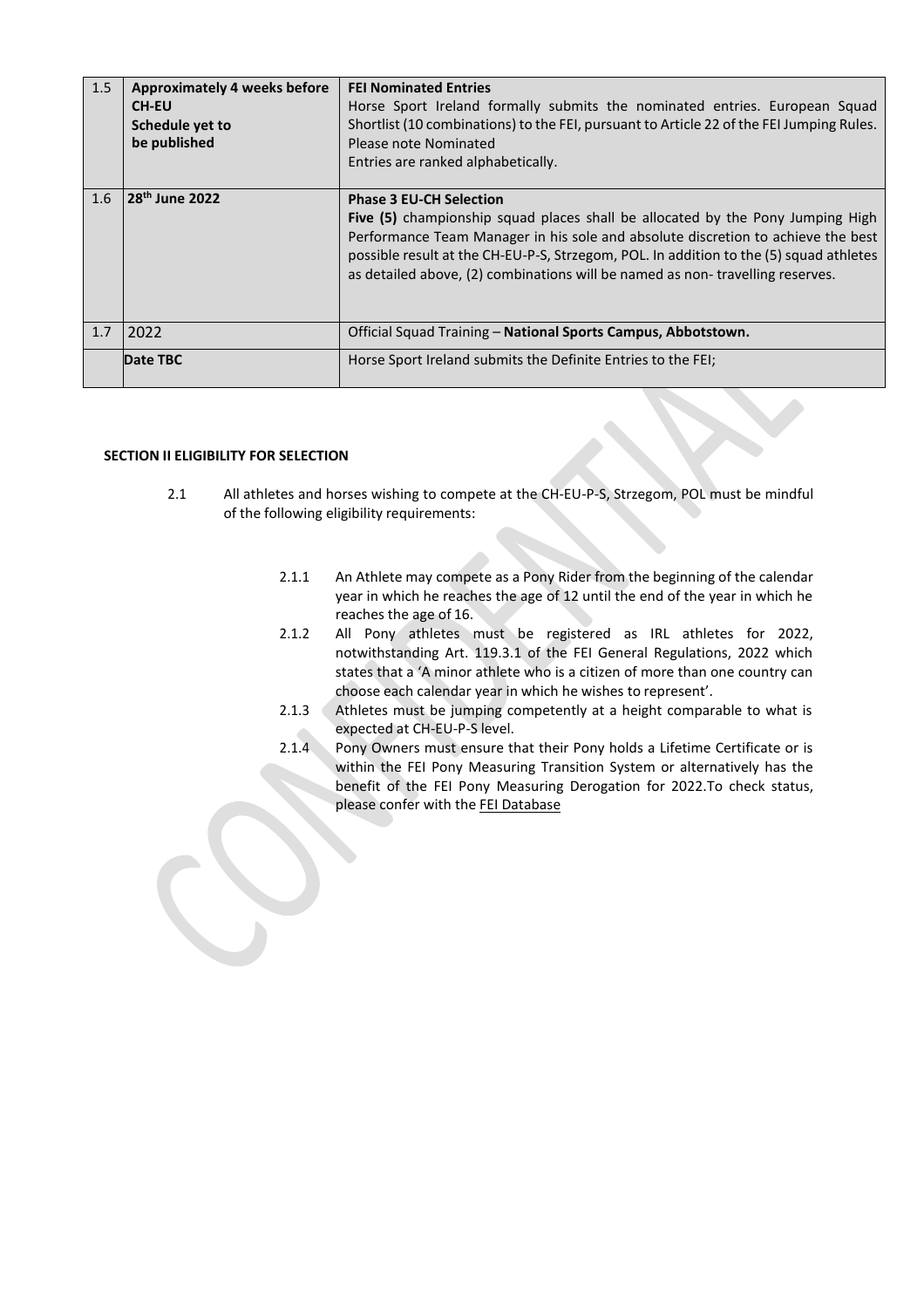# **SECTION III RESPONSIBILITES**

- 3.1 It isthe sole responsibility of each Pony Athlete, their Person Responsible and/or their Personal Management Team to be fully cognisant of the current FEI Rules for Jumping, specifically Annex XI Rules for Pony Riders and the FEI Clean Sport policy.
- 3.2 It is the responsibility of each Pony Athlete, their Person Responsible and/or their Personal Management Team to be fully cognisant of the FEI Veterinary Regulations, including but not limited to Chapter IX, Pony Measuring.
- 3.3 Athletes must strictly abide by the principles of the following:
	- i. FEI General Regulations.<br>ii. FEI Code of Conduct for t
	- FEI Code of Conduct for the Welfare of the Horse.
	- iii. HSI & FEI Equine Anti-Doping Rules and Equine Controlled Medication Rules and the Human Anti-Doping Rules as set out by the FEI and Sport Ireland.
	- iv. Horse Sport Ireland General Rules and Policies.
	- v. The Horse Sport Ireland 'Athlete Code of Conduct' and act in a manner that does not bring Team Ireland Equestrian into disrepute, please see **Appendix 1** attached.
	- **vi.** The Horse Sport Ireland 'Social Media Policy', please see **Appendix 2** attached.
- 3.4 Prompt communications with the Pony Jumping High Performance Team Manager, Team Coaches, Team Veterinarian and Horse Sport Ireland in relation to the HSI Pony Jumping High Performance Programme are required throughout the season.
- 3.5 Athletes must show a commitment to personal fitness and professional behavior.
- 3.6 All Athletes selected will be required to wear the official Horse Sport Ireland team kit, including but limited to athlete clothing, equine clothing, stable apprallel while participating at the CH-EU-P-S, Strzegom, POL.
- 3.7 One of the goals of the Horse Sport Ireland Pony Jumping High Performance Programme is to build a good team spirit within the squad. If a Pony Athlete, their Person Responsible and/or their Personal Management Team are not contributing to this, the Pony Jumping High Performance Manager reserves the right to remove that combination from the squad with immediate effect.
- 3.8 The specific aim of this Policy is to select a team capable of achieving a medal at the FEI Pony European Championships.

# **SECTION IV VETERINARY**

4.1 The Pony Jumping High Performance Team Manager and/or Horse Sport Ireland can request that a horse be made available for inspection by the Team Veterinarian or an appointed Veterinarian at any time. Athletes must comply with this request.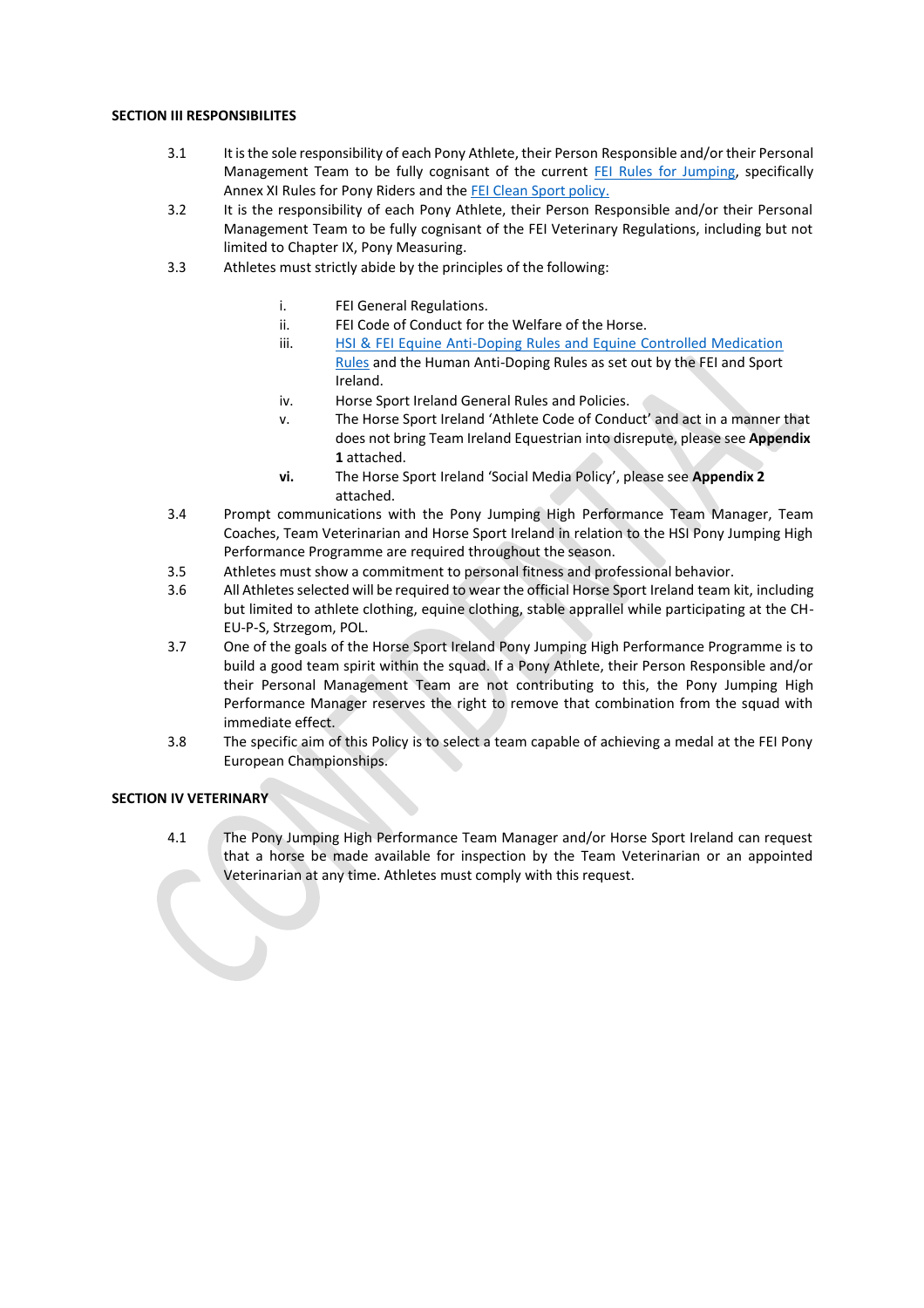- 4.2 Athletes must notify the Pony Jumping High Performance Team Manager of any change in their horse's health status or of any veterinary issues when they first becomeapparent.
- 4.3 The Pony Jumping High Performance Team Manager and/or Horse Sport Ireland can send the Team Veterinarian or an appointed Veterinarian to take a blood and/or urine sample from a horse at any time, for the purposes of testing for prohibited substances, and/or as part of an assessment of the horse's well-being.
- 4.4 Athletes/Persons Responsible (at their own expense), shall make available, upon the request of the Team Veterinarian or an appointed Veterinarian, the veterinary records of horses being considered for selection. In addition, athletes/persons responsible, (at their own expense), shall be responsible for supplying any follow-up diagnostic information requested by the Team Veterinarian for horses being considered for selection. Athletes, (at their own expense), are to consider any treatment prescribed by the Team Veterinarian, in consultation with the Ponies regular Private Treating Veterinarian. Failure to comply with any request of the Team Veterinarian or an appointed Veterinarian may result in the removal of the athlete/Pony combination from selection by the Pony Jumping High Performance Team Manager.
- 4.5 Each athlete will be required to keep a logbook for their Pony in which they must record all products, treatments, supplements used on or given to their Pony **from TBC until thefirst vet inspection on 3<sup>rd</sup> August 2022.** The Team Veterinarian will be entitled to view this logbook at any time. Athletes are required to submit this logbook together with the Medication and Anti-Doping Control Declaration **(Appendix 3)** to the Team Veterinarian on or before **TBC** in line with Rule 8.12 of the Horse Sport Ireland General Rules.
- 4.6 For the purposes ofsection IV, the Pony Jumping High Performance Team Managerreserves the right to remove an athlete combination from selection, where the athlete does not comply with any of the above veterinary requests or the horse is deemed unsound by the Team Veterinarian to travel and compete at the CH-EU-P-S, Strzegom, (POL). The decision of the HPM on advice from the Team Veterinarian is final.

# **SECTION V SPECIFIC SELECTION CRITERIA**

- 5.1 Pursuant to the 2020 FEI Jumping Rules, a team of **four (4)** athlete/pony combinations, and **one (1)** individual athlete/pony combination are authorised to take part in the CH-EU-P-S, Strzegom, (POL) pursuant to Art 22, *'Continental Jumping Championships'*, Annex IX of the FEI Jumping Rules, 2020.
- 5.2 To retain a squad place for the CH-EU-P-S, Strzegom, (POL) the following shall be the selection pathway for 2022.

# **Phase 1 EU-CH Selection**

# **'EU-CH Pony Selection Event' Ard Chuain Equestrian Centre, Co. Sligo**

5.3 Horse Sport Ireland in conjunction with Show Jumping Ireland will host a specific 'EU-CH Pony Selection Event' in **Ard Chuain Equestrian Centre, Co. Sligo** for the purposes ofshortlisting up to 10\* athlete/pony combinationsfor Phase 1 of the EU-CH Selection.

# **5.3.1 Eligibility**

# **EU-CH Pony Selection Event**

To be eligible to enter EU-CH Pony Selection Event, Ponies must have grandfather rights/an FEI measuring stamp.

Please take time to familiarise yourself with the FEI Pony Measuring System: *Pony Measuring System/FEI* 

All pony combinations who have jumped in a 130m 148cm class are eligible to enter the 'EU-CH Pony Selection Event'. However, the Pony Jumping High Performance Team Manager reserves the right to exclude any combination from the 'EU-CH Pony Selection Event' at any stage, on health and safety grounds or pony welfare grounds, where he considers that any combination is being over-faced.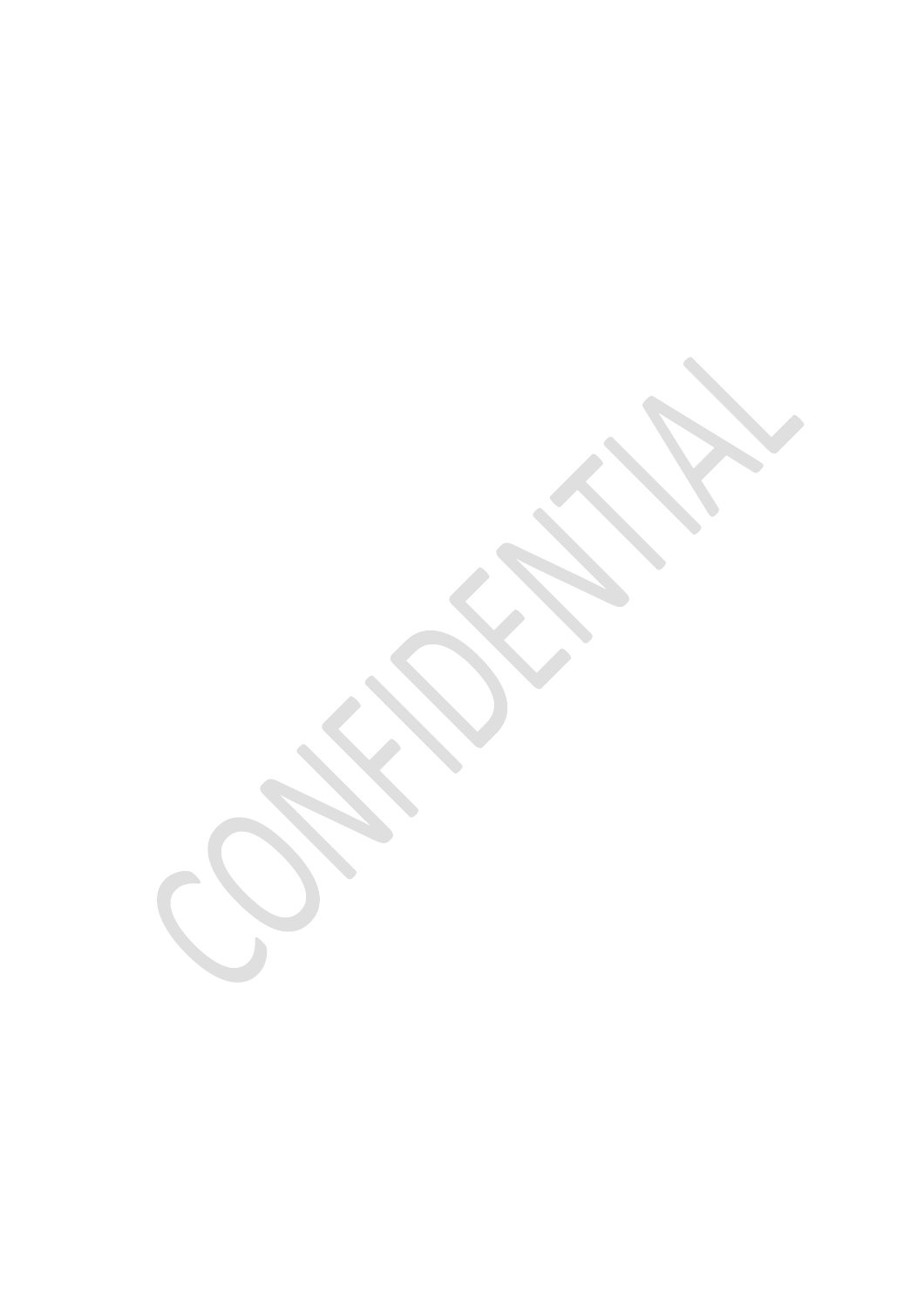# **5.3.2 Competition Format**

The 'EU-CH Pony Selection Event' will be held in **Ard Chuain Equestrian Centre, Co. Sligo.** The following will be the competition format:

| <b>Date</b>                                                                    | <b>Class</b>                                                                                                                                                                                                                       | <b>Ranking System</b>                                                                                                                                                                                                                                                                                                                                                                        |
|--------------------------------------------------------------------------------|------------------------------------------------------------------------------------------------------------------------------------------------------------------------------------------------------------------------------------|----------------------------------------------------------------------------------------------------------------------------------------------------------------------------------------------------------------------------------------------------------------------------------------------------------------------------------------------------------------------------------------------|
| Friday May 20th<br>Ponies must be<br>on site from<br>2pm.<br>Trot up<br>4.00pm | "Table A" competition (1.25m) Speed<br><b>FEI Rules Apply</b><br>Start time 6.00pm                                                                                                                                                 | For the 'EU-CH Pony Selection<br>Event' Ranking System, all athlete<br>combinations are required to<br>jump, and their placing will<br>determine their starting order on<br>Saturday.<br>Should any combinations finish<br>tied on faults at the end of the<br>competition on Friday, their final<br>ranking will be determined by the<br>finishing position in the Speed<br>class on Friday |
| Saturday May 21st                                                              | Pony Premier Grand Prix (1st round only<br>counting) HP athletes/ponies will compete<br>at the end of the first round of Pony<br>Premier Grand Prix, fences will be raised by<br>1 hole (1.30m)<br>Start time - SJI<br><b>IIVF</b> | For the 'EU-CH Pony Selection<br>Event' Ranking System, all<br>combinations are required to jump<br>in the Pony Premier Grand Prix                                                                                                                                                                                                                                                           |
| Sunday May 22nd                                                                | 'Nations Cup' style competition<br>Two (2) Rounds (1.30-1.35m)<br><b>FEI Rules Apply</b><br>Start time<br>9.00am                                                                                                                   | For the 'EU-CH Pony Selection<br>Event' Ranking System, all athlete<br>combinations are required to jump<br>both rounds.                                                                                                                                                                                                                                                                     |

#### **5.3.3 Veterinary & Stabling**

- i. Ponies must present for trot up at 4pm on Friday  $20<sup>th</sup>$  May 2022, passports must be made available for inspection.
- ii. In addition, it is compulsory for ponies, who are competing in the 'EU-CH Pony Selection Event' to go into secure stabling for the Friday and Saturday night of the event. 24-hour Stable security will be provided.
- iii. Entry to the stables will be restricted to those wearing wristbands and there will only be three wristbands issued per pony.
- iv. All ponies competing in the 'EU-CH Pony Selection Event' will be stabled in the same stabling area and schooling carefully supervised.
- v. Ponies must arrive in **Ard Chuain Equestrian Centre, Co. Sligo** and be in the secure area no later than 2pm on Friday 20<sup>th</sup> May and remain on the grounds continuously from this time through the completion of the event.
- vi. Ponies are only permitted to school in the designated rings at the appointed times under the supervision of the on-site event steward.

# **5.3.4 Inclement Weather, Force Majeure, or Other Extenuating Circumstances prior to/during the 'EU-CH Pony Selection Event'**

i. In the case of inclement weather, force majeure, or other extenuating circumstances prior to or during the 'EU-CH Pony Selection Event', the Pony Jumping Team Manager, the Pony Jumping High Performance Committee,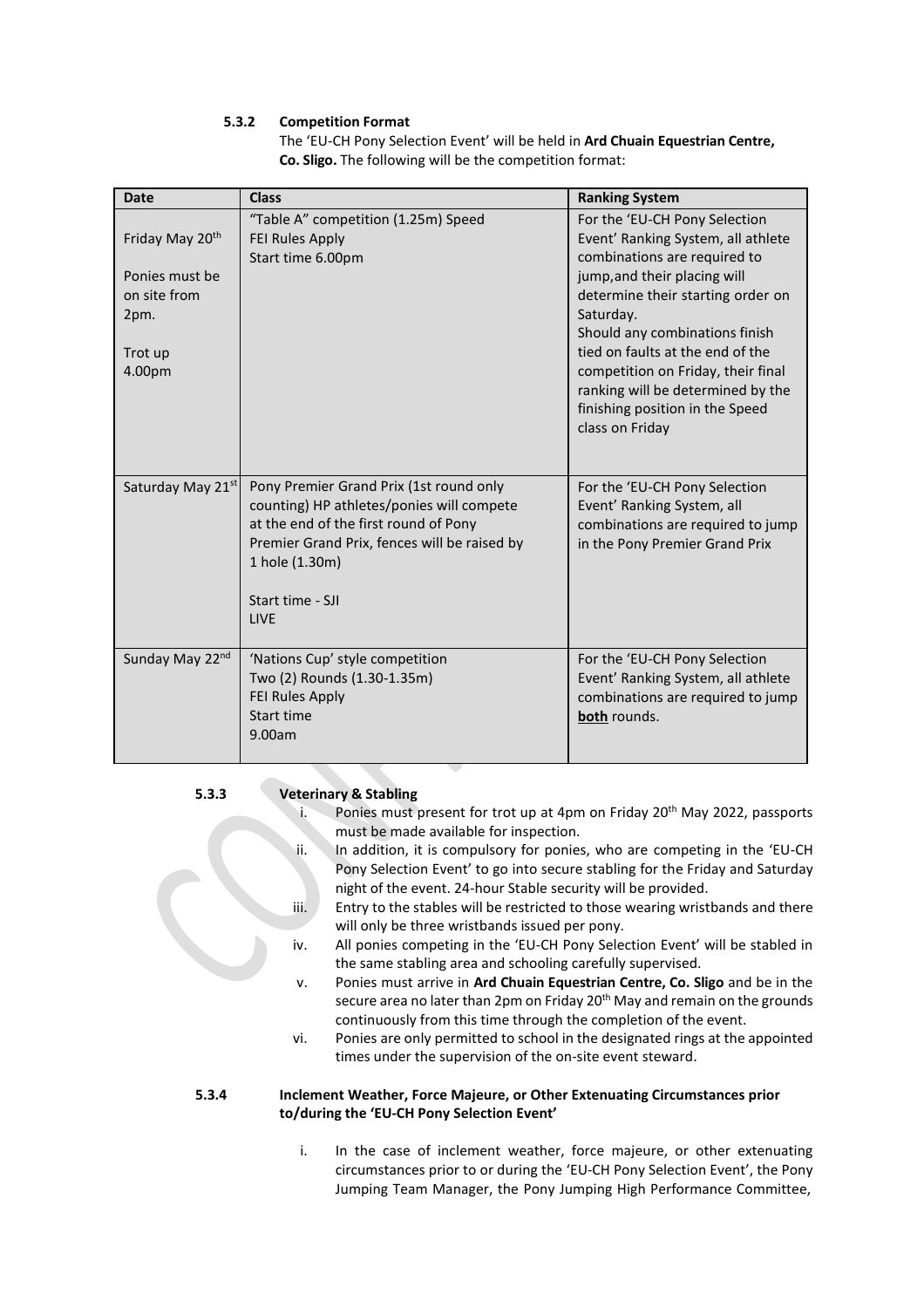who are present at the competition site, and after consultation with the Show Committee, reserve the right to:

- o Make adjustments in the course as to length, track, and/or size of fences, and/or
- o Reschedule the event, either in time, date and/or location, and/or
- o Cancel the 'EU-CH Pony Selection Event'.
- o The Pony Jumping High Performance Team Manager together with the Pony Jumping HP Committee reserve the right to consider whether rounds accumulated by combinations are carried forward to a rescheduled event, or in the alternative, the event is held de novo.

#### **5.3.4 Entry to the 'EU-CH Pony Selection Event'**

- o Entries for the 'EU-CH Pony Selection Event' in **Ard Chuain Equestrian Centre, Co. Sligo** should be made with) [hdevlin@horsesportireland.ie](mailto:tconnors@horsesportireland.ie) in Horse Sport Ireland before 12pm on Wednesday 17<sup>th</sup> May
- o The entry fee of €200 is payable in advance.
- o This covers stabling for the Friday and Saturday night and entry for the Pony Premier class.

# **5.3.5 'EU-CH Pony Selection Event' in Ard Chuain Equestrian Centre, Co. Sligo Summary of events**

- o Ponies to be on-site at 2pm, trot up 4pm.
- o Compulsory attendance for briefing with team Manager Gary Marshall.
- o Speed class (Table A) on Friday Start time 6.00 PM
- o Pony Premier Grand Prix on Saturday (1.30m) Start time please see Ard Chuain Schedule - SJI Live
- o Two round Nations Cup style class on Sunday. This will be a two round class regardless of Faults. 1.30 m. Start time 9.00am
- 5.4 'EU-CH Pony Selection Event' Top Ten (8) placed Combinations plus up to two (2) Combination's progress to Phase 2 EU-CH Selection **Ard Chuain Equestrian Centre, Co. Sligo** will progress to Phase 2 of the EU-CHSelection process.
- 5.5 The Pony Jumping HP Team Manager reserves the right to *select up to* two (2) combinations from the 'EU-CH Pony Selection Event' who were not successful in achieving a top 8 (eight) finish. Pony Jumping Athletes, their Person Responsible and/or their personal management team should note that the Pony Jumping HP Team Manager is not obliged to select these additional two (2) combinations, these selections are wholly within his discretion. In assessing the performances of combinations, the Pony Jumping High Performance Manager will consider the measures as set out in clauses 5.15 & 5.16 below. These two combinations, where selected, will be announced on Tuesday 24th May.
- 5.6 Top Ten (8) placed Combinations **plus up to** two (2) Combination's progressto **Phase 2 EU-CH Selection**

5 Combinations participate CSIOP Zuidwolde (NED) 2nd - 5th June 2022

5 Combinations participate in CSIOP Hagen (GER) 14th – 19th June 2022

The selection of the event for each combination is at the discretion of Pony Jumping HP Team Manager.

5.7 In the event an athlete qualifies more than one (1) pony in the top ten placing, athletes will only be permitted to progress to Phase 2 EU-CH with a maximum of two (2) ponies. In the event, an athlete qualifies three (3), the Pony Jumping Team Manager shall select the two ponies which will progress to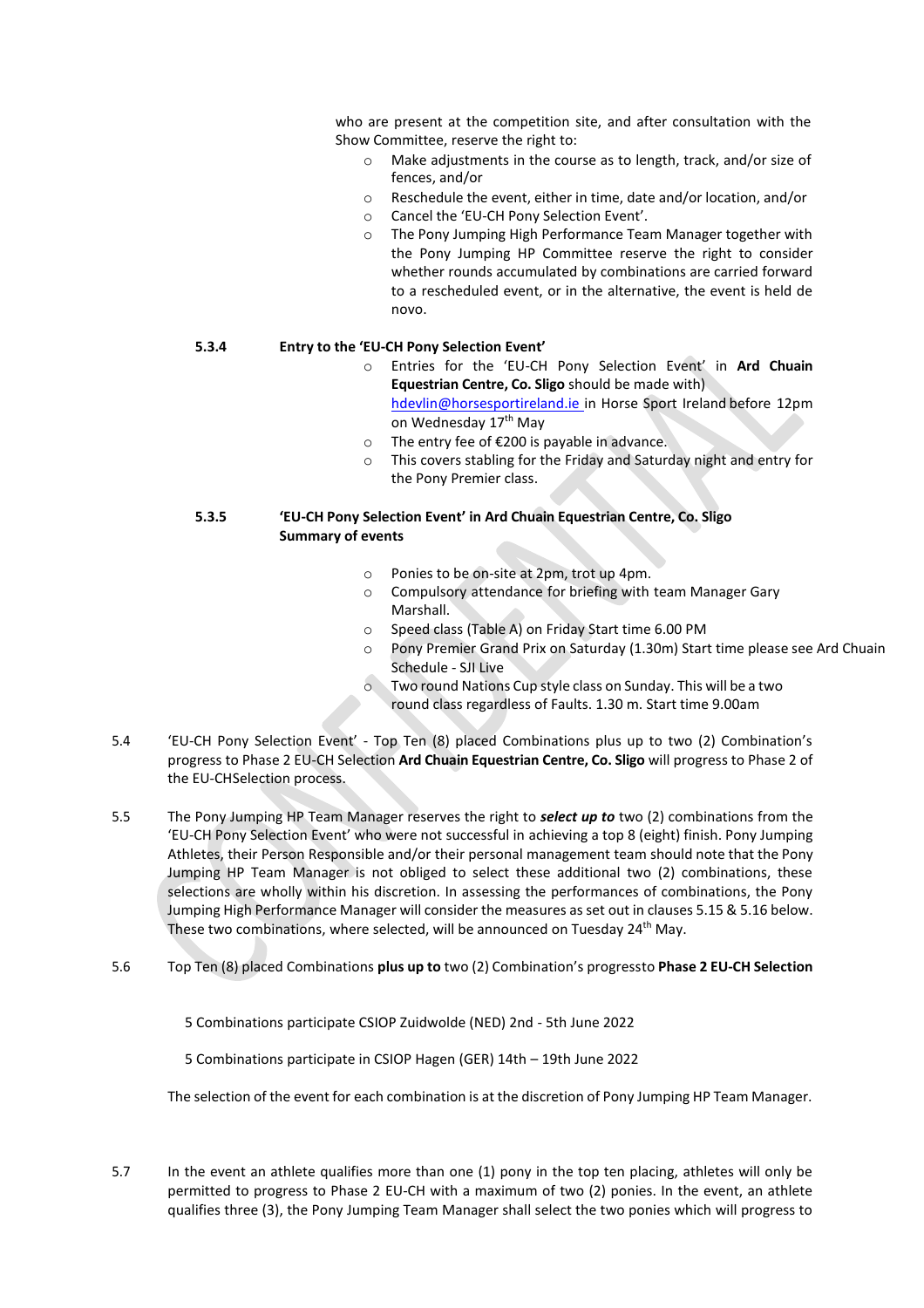Phase 2 EU-CH.

#### **Phase 2 EU-CH Selection**

# 5.10 **European Pony Squad – Short List HSI NATIONS CUP EVENTS– 10 INVITED**

- 5.10.1 For the avoidance of any doubt, the ten (10) \* combinations, (8) of which are the top 8 (8) ranked combinations after the 'EU-CH Pony Selection Event' plus up to two (2) combinations at the discretion of the Pony Jumping HP Team Manager shall comprise the European Pony Jumping Squad 2022 short list.
- 5.10.2 Phase 2 of the EU-CH Selection allows the Pony Jumping HP Team Manager view the 10 (10) combinations. Therefore, in order to progress to Phase 3 of the EU-CH Selection, combinations will be requested to compete at either.
	- 5 Combinations participate CSIOP Zuidwolde (NED) 2nd 5th June 2022
	- 5 Combinations participate in CSIOP Hagen (GER) 14th 19th June 2022
- 5.10.3 The selection of the event for each combination is at the discretion of Pony Jumping HP Team Manager.
- 5.10.4 For the avoidance of doubt, the combinations respective placing or position in the classes during the 'EU-CH Pony Selection Event' event or above mentioned Nations Cup events does not have an automatic bearing on the final selection (Phase 4 EU-CH Selection) for the Championship squad of five (5) combinations plus two (2) non-travelling reserves.
- 5.10.5 Athletes who decide to participate in international competition as individuals, and who have received express permission to travel by the HPM, will have their performances noted by the HPM in an equivalent manner vis-à-vis participation at National events. This equivalency is extended only for 2022 due to the restrictions placed on athletes vis-à-vis international travel and access to events.

# **Phase 3 EU-CH Selection**

- 5.11 On the 28<sup>th</sup> of June, five (5) championship squad places shall be allocated by the Pony Jumping High Performance Team Manager in his sole and absolute discretion to achieve the best possible result at the **CH-EU-P-S, Strzegom, (POL)**The decision of the Pony Jumping High Performance Team Manager is final.
- 5.12 Without in anyway limiting the discretion of the Pony Jumping High Performance Team Manager, the following measures will be considered in the context of the selection of the five (5) championship squad places.
- 5.13 Further, the below measures will also be considered when selecting the two (2) athlete/Pony combinations that will be named as non-travelling reserves in order. All reserves selected should be available (if necessary) to step in and to the squad up until the departure date for the Championships.
- 5.14 In assessing the performances of combinations through Phase 2-3 of the EU-CH Selection, the Pony Jumping High Performance Team Manager will consider the following competition measures:
	- i. The consistency of results across competition types.
	- ii. **The final placing of the Combination (note that the score and the placing of each Combination at particular events will be considered but do not automatically position one Combination above another for selection purposes.**
- 5.15 In assessing the performance of combinations, through Phase 2-3 of the EU-CH Selection, the Pony Jumping High Performance Team Manager will give consideration to general measures. These general measures include, but are not limited to:
	- i. Past performances and present form of the athlete and Pony combination;
	- ii. the suitability of the Combination with regard to the likely characteristics of the arenas at Strzegom, POL and for the unexpected conditions of the CH-EU-P-S, (taking into account the objective of the team and individual competition).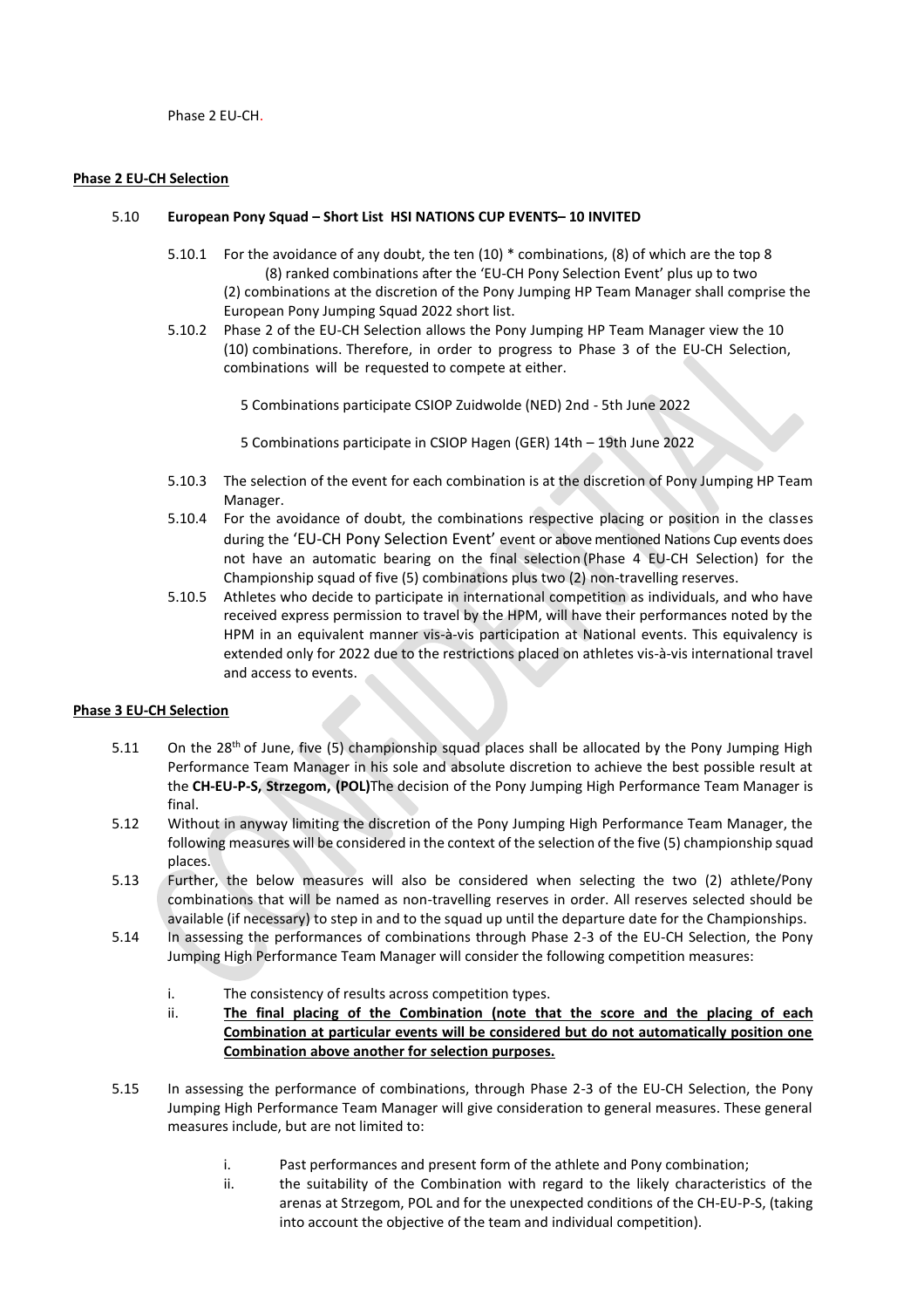- iii. the ability of the Athlete and his/her support team to operate and perform in a FEI championship environment which is highly regulated & pressurised.
- iv. the ability of the Athlete and/or support team to contribute towards an effective team and winning orientated environment.
- v. the overall balance of the Combinations that have been selected.
- vi. the ability and experience of the Combination to compete successfully at the highest level of international competition.
- vii. Demonstrated experience and/ or success at Championship level; the ability, or potential ability, of a Pony and/or Athlete to perform under the stress and pressure of a FEI Championships.
- viii. The ability of the Athlete, their personal responsible and/or their personal management team to prepare their Pony to peak condition for a major campaign, such as the FEI Championship.
- ix. consistency of performance and the likelihood of a suitable performance to contribute towards a team medal outcome may be a consideration.
- X. exceptional ability of a Combination (and the potential to achieve an individual medal) may be a consideration and may, in the Pony Jumping High Performance Team Manager's sole discretion, place a Combination with less experience or consistency ahead of another Combination.
- xi. Strong commitment to the Horse Sport Ireland Pony Jumping High Performance (HP) Programme.
- 5.16 Athletes should note that pursuant to Art 22.7.2 of the FEI Jumping Rules, a substitution of a team member by the fifth pair (Athlete/Pony) may only be allowed in case of an accident or illness either to one of the four team Athletes or to one of the four Ponies, provided the Pony Jumping High Performance Team Manager obtains the approval of the Ground Jury. Such substitution may be made up to one hour before the start of the first round of the Team Final.
- 5.17 As a condition of selection, all selected athletes will be required to stay in the designated team hotel in Strzegom, POL. This is a mandatory requirement in order to build and maintain team spirit.
- 5.18 Further, all squad members are expected to stay and support the team at the CH-EU- P-S, Strzegom , POL.

# **General Measures – Applicable Phase 2-4 EU-CH Selection**

- 5.19 Athletes should note that where a squad place is secured, this is wholly dependent on the athlete/pony combination maintaining fitness, form, and soundness.
- 5.20 The soundness of the Pony to meet the challenges of competing and travelling to the CH-EU- P-S, Strzegom, POL will be a significant factor in any selection decision. Pony Athletes, their Person Responsible and/or their Personal Management Team must keep the Pony Jumping High Performance Team Manager fully briefed on any health or soundness issues the Pony may have both historically and throughout the selection period.
- 5.21 From the Tuesday 24<sup>th</sup> May 2022, the ten  $(10)$  \* combinations must immediately inform the Pony Jumping High Performance Team Manager and Team Veterinarian of any illness or injury (however minor). Where itbecomes apparent that a Pony is unsound, and/or that there was a non-disclosure relating to soundness, the Pony Jumping High Performance Team Manager reserves the right to remove that combination from the squad with immediate effect. The decision of the HPM on advice from the TeamVeterinarian is final.
- 5.22 Prior and subsequent to selection, the Pony Jumping High Performance Team Manager may undertake regular evaluations as to the combination's standard of fitness, their progress in training, their preparedness for the event and their form (as a combination and on other horses). Any advices provided by the Team Veterinarian, and support personnel may be utilised by the Pony Jumping High Performance Team Manager, where required. However, such evaluations shall be discretionary on the part of the Pony Jumping High Performance Team Manager.
- 5.23 Furthermore, the Pony Jumping High Performance Team Manager shall have the authority to remove a selected pony/athlete combination from the squad or as a reserve, where the selected pony and/or athlete has not maintained their fitness, standard of performance, or any other performance related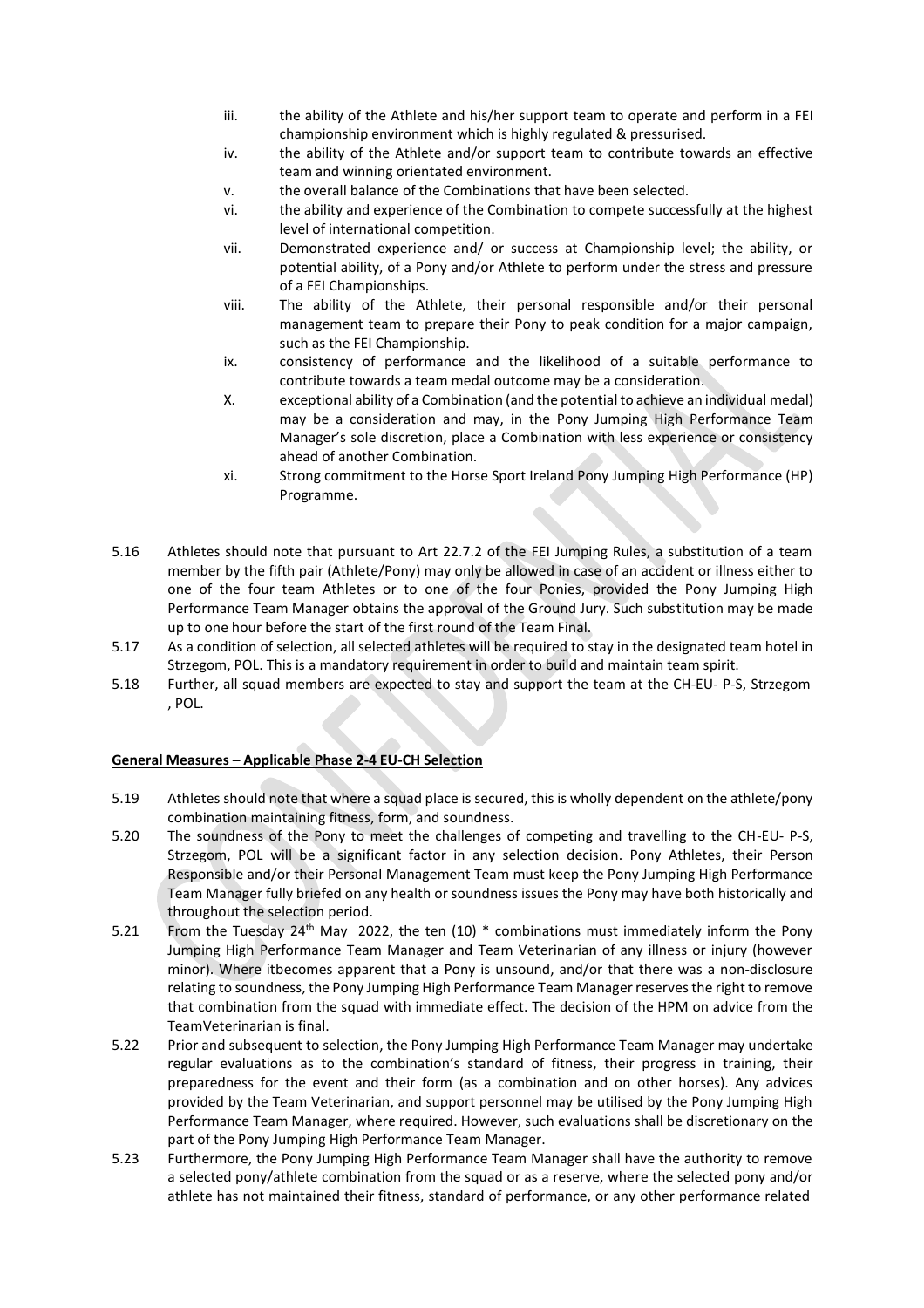matter in which the HPM considers important, which is not a standard comparable to that exhibited so as to gain selection to represent Ireland at the CH- EU-P-S, Strzegom, POL.

5.24 Selected athletes may be required to travel to an additional Show or High Performance training event before the European Championships in Strzegom, (POL) 03 – 07 August.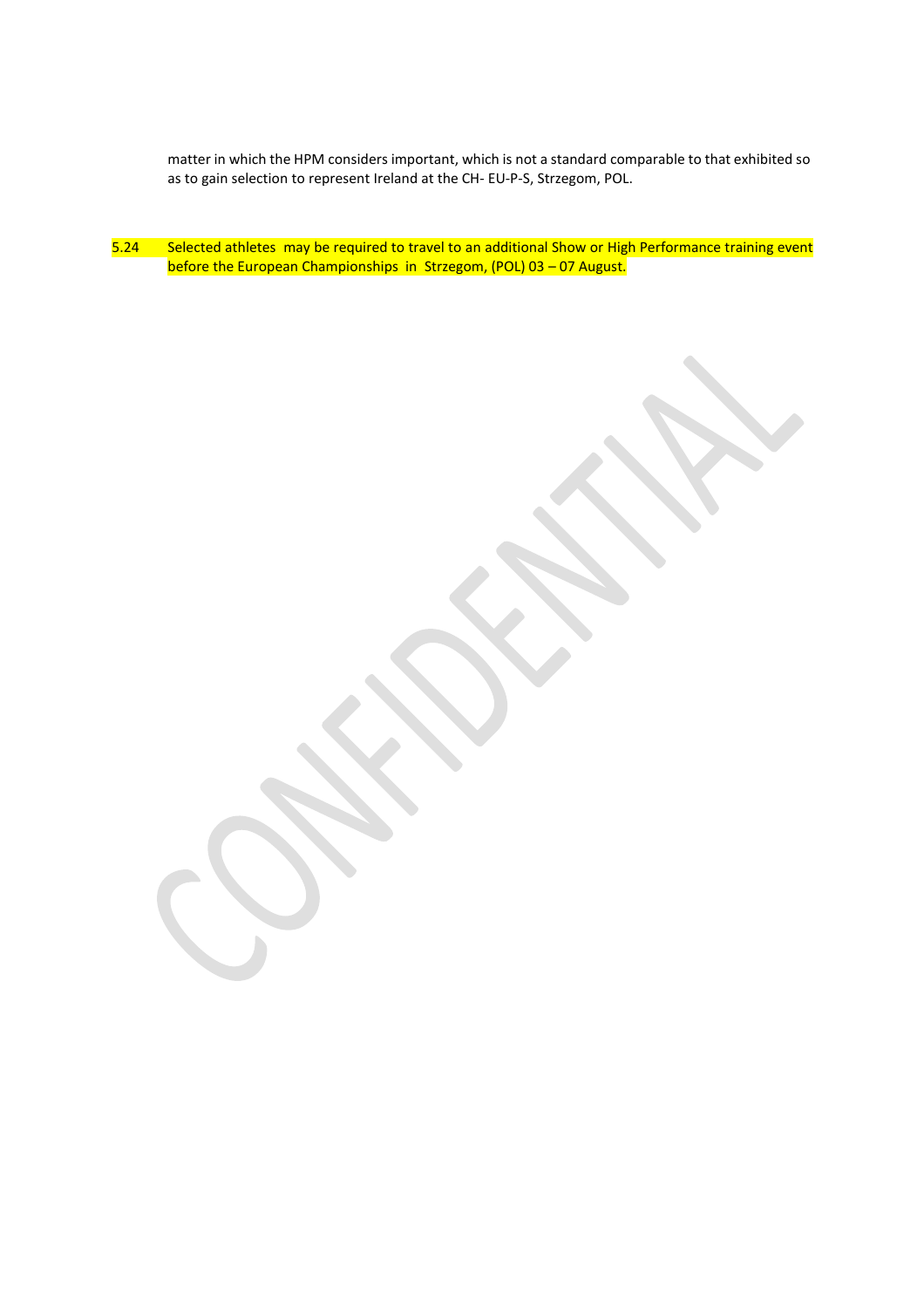# **SECTION VI FORCE MAJEURE**

- 6.1 In considering the performances of athletes at events or other attendances in line with this policy, the Pony Jumping High Performance Team Manager may, in his discretion, give weight to extenuating circumstances.
- 6.2 For the purposes of section 6.1 above, extenuating circumstances means an inability to compete, or perform at an optimum level arising from:
	- i. Injury or illness.
	- ii. Bereavement or personal misfortune, and/or.
	- iii. Any other factors reasonably considered by the Pony Jumping High Performance Team Manager to constitute extenuating circumstances.
- 6.3 Athletes unable to compete at events, trials or other attendances required under this policy must advise the Pony Jumping High Performance Team Manager by email of this fact and the reasons thereof as soon as practicable after the extenuating circumstances arise.
- 6.4 In the case of injury or illness, athletes may be required to undergo a medical examination by a doctor or doctor (s) nominated by Horse Sport Ireland. The Pony Jumping High Performance Team Manager reserves his right to remove an athlete where the designated medical officer deems the athlete unfit to compete, at the level which resulted in their selection for the CH- EU-P-S, Strzegom, POL.
- 6.5 A decision in each case of extenuating circumstances will be made by the Pony Jumping High Performance Team Manager on a case-by-case basis.

# **SECTION VII REMOVAL OF ATHLETES**

- 7.1 An athlete shall be removed from squad selection (individual or team), non-travelling reserve selection, FEI Nominated Entries and/or FEI Final Entries by the Pony Jumping High Performance Team Manager pursuant clause 3.7, 4.6, 5.20, 5.22 & 6.4 above.
- 7.2 An athlete may be removed from squad selection (individual or team), non-travelling reserve selection, FEI Nominated Entries and/or FEI Final Entries for any of the following reasons, as determined by Horse Sport Ireland Sport Panel.
	- i. Notification of an adverse analytical finding following on from testing pursuant to the FEI & HSI Equine Anti-Doping Rules and Equine Controlled Medication Rules & FEI & Sport Ireland Human Anti-Doping Protocols.
	- ii. Violation of the FEI & HSI Equine Anti-Doping Rules and Equine Controlled Medication Rules & FEI & Sport Ireland Human Anti-Doping Protocols.
	- iii. Violation of the FEI Hypersensitivity Protocol.
	- iv. Violation or alleged violation of the FEI Sport Rules and Regulations, HSI General Rules and/or Policies.
	- v. Violation or alleged violation of the HSI Code of Conduct.
	- vi. Any action which could damage the reputation of the Sport or the Country.
- 7.3 A decision of the Pony Jumping High Performance Team Manager pursuant to 7.1 and 7.2 above is final and binding.

# **SECTION VIII DISCLAIMERS**

8.1 These procedures are based on FEI General Regulations, applicable FEI Sport Rules, Showjumping Ireland rules as presently known and understood. This athlete selection policy is based on the latest information available to HSI. However, the selections are always subject to unforeseen, intervening circumstances, and realistically may not have accounted for every possible contingency.